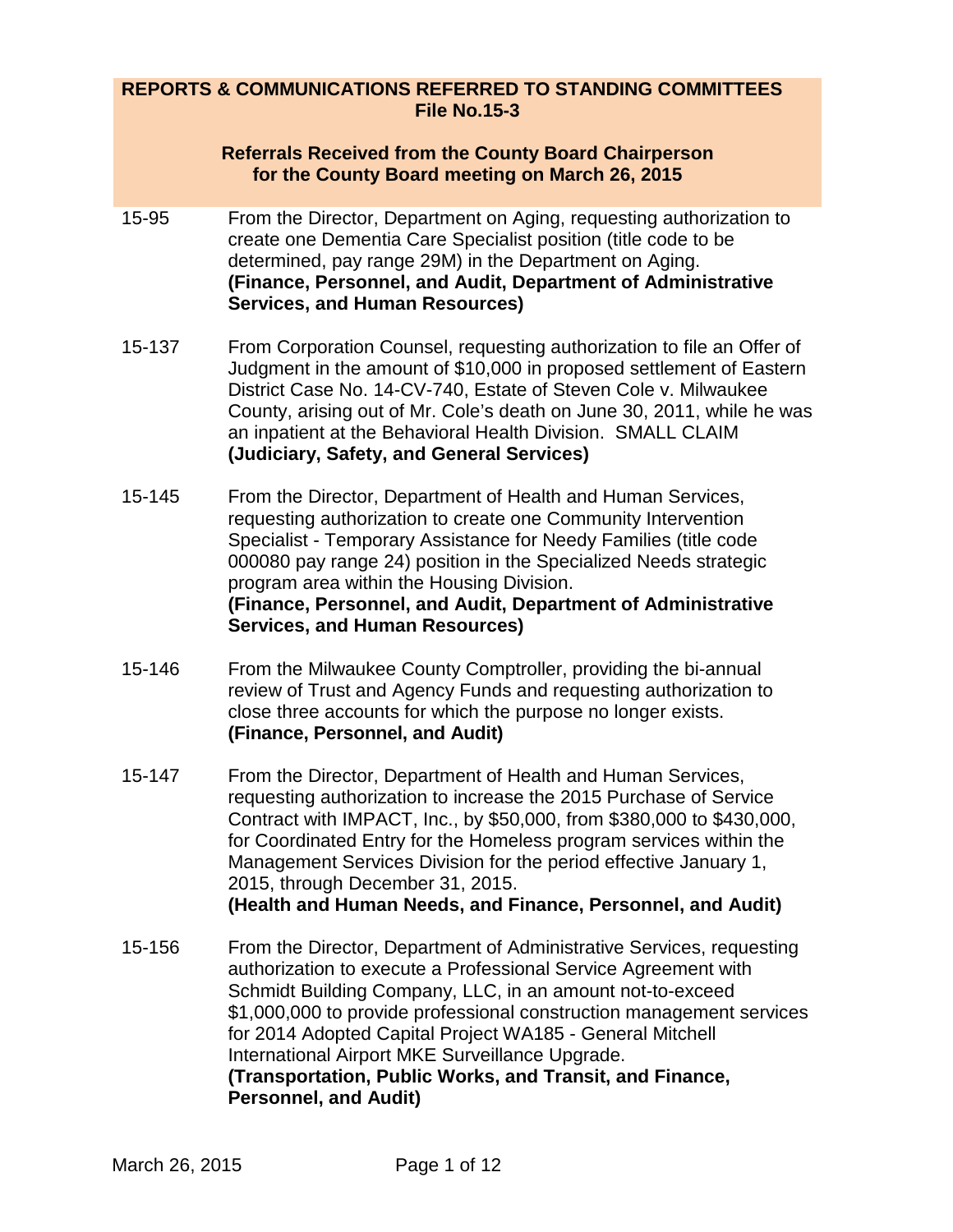15-158 From Corporation Counsel, requesting authorization for Milwaukee Transport Services, Inc., to engage Quarles and Brady LLP to develop and implement a legal strategy including authorization to pursue litigation related to the Milwaukee County Transit System Farebox Replacement Project.

#### **(Transportation, Public Works, and Transit, and Judiciary, Safety, and General Services)**

- 15-159 From the Director, Department of Administrative Services, requesting authorization to have the County Conservationist apply for and accept Wisconsin Department of Agriculture, Trade, and Consumer Protection support grants for fiscal year 2016 and annually thereafter. **(Parks, Energy, and Environment, and Finance, Personnel, and Audit)**
- 15-163 From the Director, Architecture, Engineering, and Environmental Services Section, Facilities Management Division, Department of Administrative Services, requesting approval of the Facilities Management Division Staffing and Consultant Use Plan for 2015 Adopted Capital Projects. **(Transportation, Public Works, and Transit, and Finance,**

# **Personnel, and Audit)**

- 15-164 From Corporation Counsel, recommending payment in the amount of \$5,272.96 to Esurance for automobile property damage and rental expense, \$3,500 to Willie Cooper for bodily injury, and \$18,000 to Marla Cooper for bodily injury in settlement of a claim resulting from a March 1, 2014, incident. **(Judiciary, Safety, and General Services)**
- 15-165 From the Director, Department of Transportation, requesting authorization to execute a Professional Services Contract with AECOM Technical Services Incorporated, in an amount not to exceed \$329,000 to complete the next step of the Highway Billing System Replacement Project. **(Transportation, Public Works, and Transit, and Finance, Personnel, and Audit)**
- 15-167 From the Office of the Sheriff, requesting authorization to apply for and accept a Wisconsin Department of Transportation grant in the amount of \$507,853.76 for Traffic Mitigation and Emergency Response during the Zoo Interchange Rebuilding/Reconstruction Project for the approximate period from January 1, 2015, to December 31, 2015. **(Judiciary, Safety, and General Services, and Finance, Personnel, and Audit)**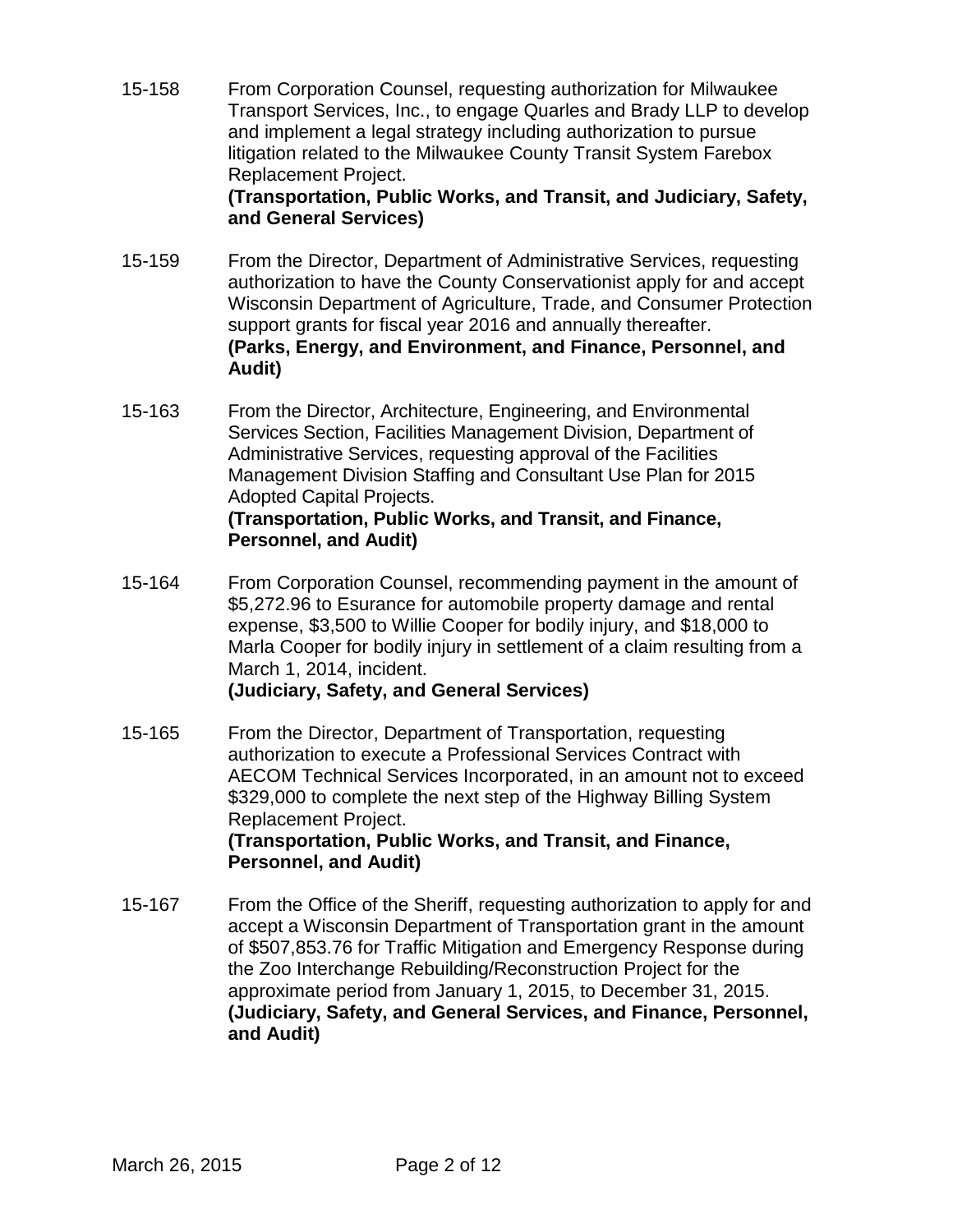- 15-170 From the County Executive, reappointing Ms. Patricia VanKampen to the Milwaukee County Pension Board for a term expiring April 30, 2018. **(County Board)**
- 15-172 From the County Executive, appointing Mr. Howard Schnoll to the Milwaukee County Ethics Board for a term expiring February 28, 2019. **(Judiciary, Safety, and General Services)**
- 15-173 From the County Executive, reappointing Ms. Judith Troestler to the Milwaukee County Aging and Disability Resource Center Governing Board for a term expiring April 30, 2017. **(County Board)**
- 15-174 From the Director, Department of Health and Human Services, requesting authorization to increase the 2015 Purchase of Service Contract with Wisconsin Community Services, by an amount not to exceed \$189,180, from \$172,000 to an amount up to \$361,180, to meet increased need in the Alternative Sanction Program for the period effective January 1, 2015, through December 31, 2015. **(Health and Human Needs, and Finance, Personnel, and Audit)**
- 15-175 From the County Executive, appointing Ms. Karen Aronson to the Milwaukee County Aging and Disability Resource Center Governing Board for a term expiring April 30, 2016. **(Health and Human Needs)**
- 15-176 From the Director, Department of Health and Human Services, requesting authorization for the Housing Division to execute a 2015 Purchase of Service Contract with Guest House of Milwaukee, Inc., in an amount up to \$390,385 to administer the Milwaukee County Safe Haven Program for homeless adults for the period retroactive to October 1, 2014, through September 30, 2015. **(Health and Human Needs, and Finance, Personnel, and Audit)**
- 15-177 From the County Executive, reappointing Ms. Barbara Bechtel to the Milwaukee County Aging and Disability Resource Center Governing Board for a term expiring April 30, 2018. **(County Board)**
- 15-178 From the Director, Department of Parks, Recreation, and Culture (DPRC), requesting an extension of the Temporary Assignment to a Higher Classification for Mr. Kenneth Keffer who is currently serving as a Parks Naturalist within the DPRC until August 1, 2015, or until the incumbent returns to his position, whichever occurs first. **(Finance, Personnel, and Audit)**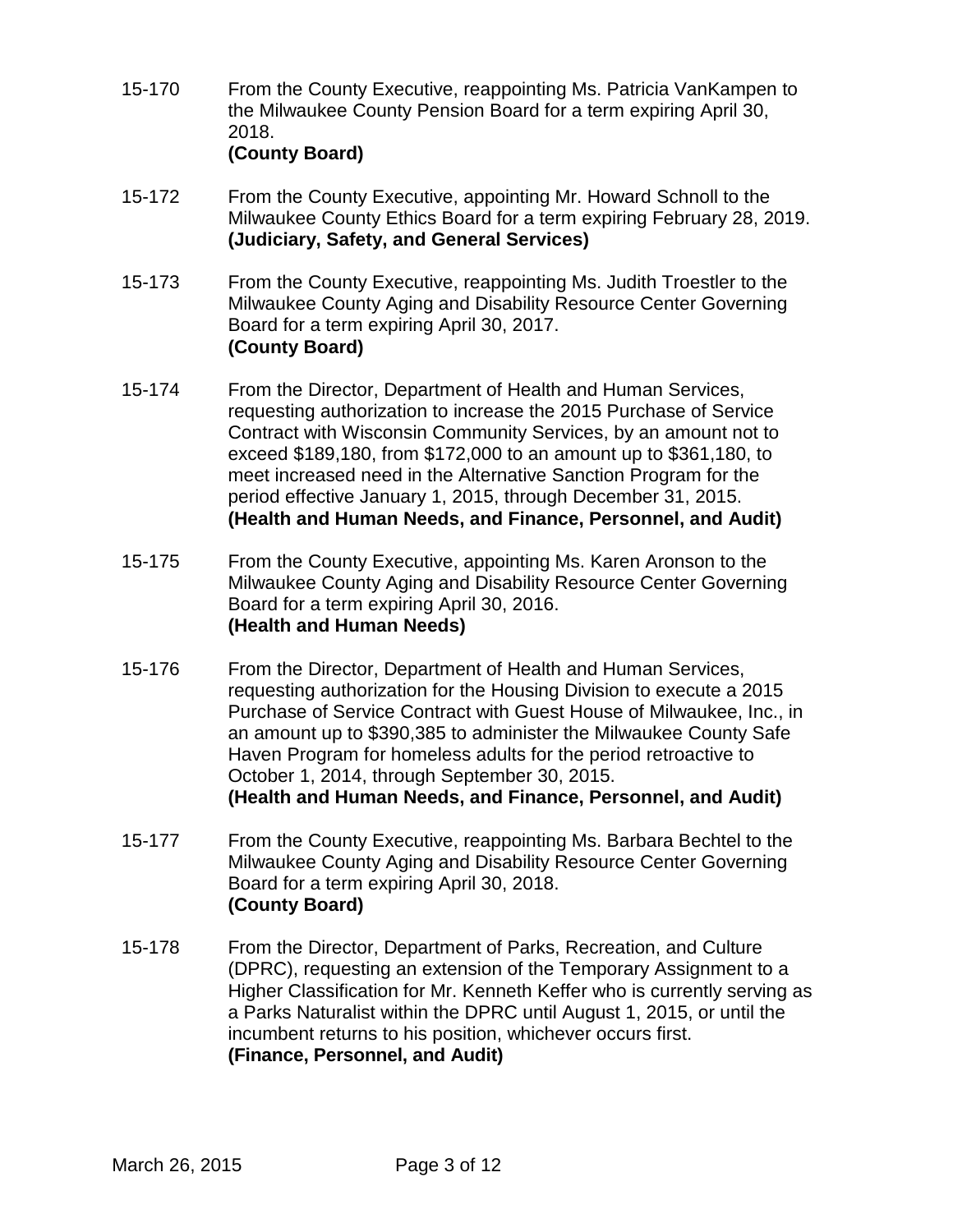- 15-179 From the County Executive, appointing Battalion Chief Steven Riegg to the Milwaukee County Emergency Medical Services Council for a term expiring October 31, 2016. **(Health and Human Needs)**
- 15-180 From the County Executive, appointing Ms. Christine Westrich to the Local Emergency Planning Committee. **(Judiciary, Safety, and General Services)**
- 15-181 From the County Executive, appointing Mr. Ben Lorber to the Local Emergency Planning Committee. **(Judiciary, Safety, and General Services)**
- 15-192 From the Director, Office of Performance, Strategy, and Budget, Department of Administrative Services, submitting a 2014 Appropriation Transfer Packet for the March 2015 Cycle. **(Finance, Personnel, and Audit)**
- 15-193 From the Director, Office of Performance, Strategy, and Budget, Department of Administrative Services, submitting a 2015 Appropriation Transfer Packet for the March 2015 Cycle. **(Finance, Personnel, and Audit)**
- 15-196 From the Chairman of the Committee on Transportation, Public Works, and Transit, appointing members to the Administrative Determination Review Committee. **(Transportation, Public Works, and Transit)**
- 15-197 From the Director, Department on Aging, requesting authorization to increase 2014 Program and Service Contracts with Goodwill Industries of Southeastern Wisconsin by \$50,000, from \$995,603 to \$1,045,603, to provide case management and delivery services for home delivered meals; with Transit Express, Inc., by \$74,189 from \$1,373,275 to \$1,447,464, to provide specialized elderly transportation services; and with United Community Center, Inc., by \$37,000, from \$373,189 to \$410,189 to provide programs. **(Health and Human Needs, and Finance, Personnel, and Audit)**

15-198 From the Deputy Director, Department of Human Resources, providing an informational report relative to Reclassification of Existing positions, Advancements within the Pay Range, Reallocations of Non-Represented positions; Appointments at an Advanced Step of the Pay Range; Revisions to Executive Compensation Plan positions; Dual Employment; Emergency Appointments; Temporary Appointments; and Temporary Assignments to a Higher Classification. **BY THE COMMITTEE RESOLUTION**

**(Finance, Personnel, and Audit)**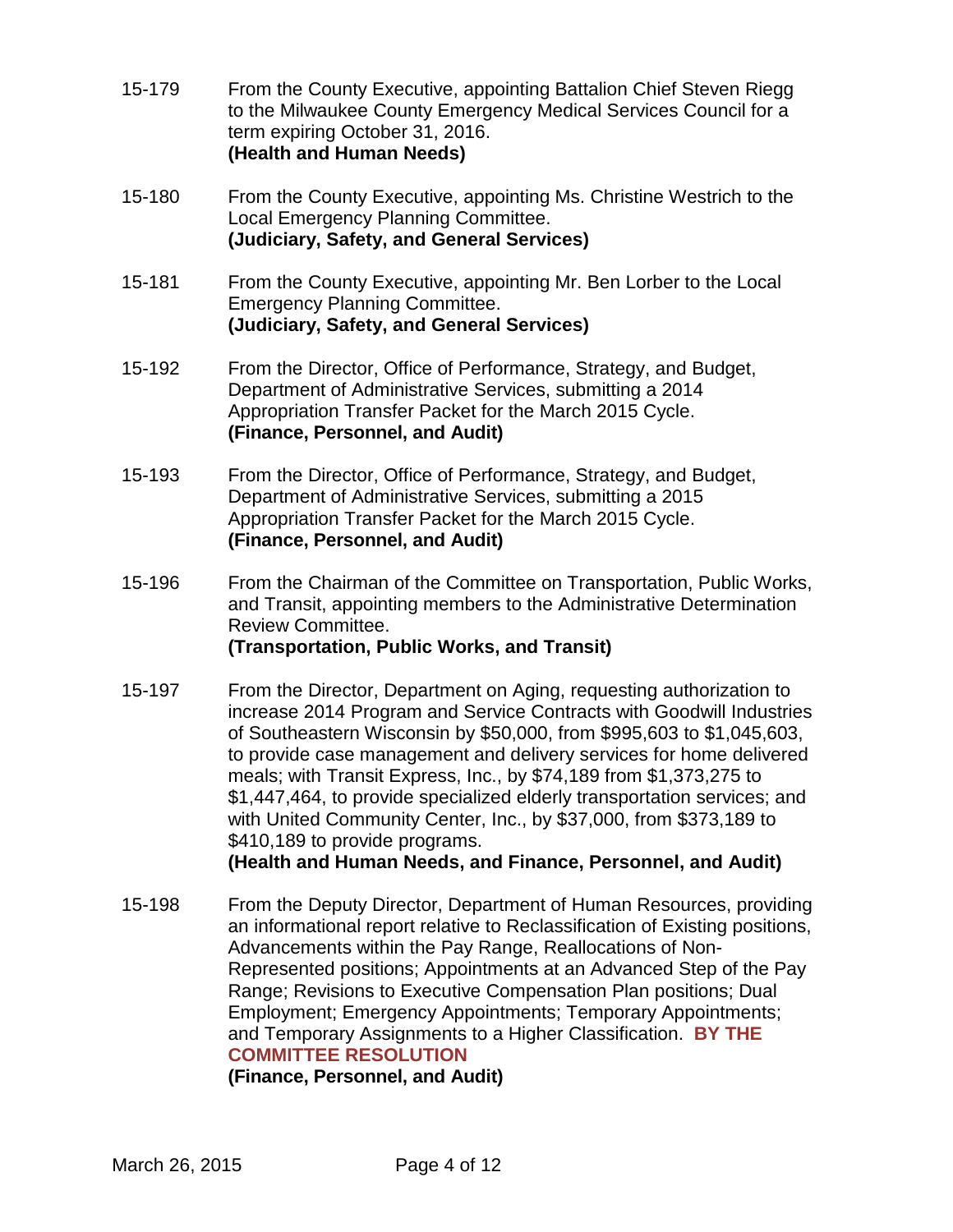15-200 From the Associate Project Manager, Economic Development Division, Department of Administrative Services, requesting authorization to enter into a 10-month lease extension for the House of Correction Day Reporting Center at a total cost of \$76,777 for the entire 10-month term.

### **(Economic and Community Development)**

- 15-201 From the Project Manager, Economic Development Division, Department of Administrative Services, requesting authorization to transfer Milwaukee County's 8% interest in former freeway lands located under the Marquette Interchange to the State of Wisconsin Department of Transportation. **(Economic and Community Development)**
- 15-202 From the Project Manager, Economic Development Division, Department of Administrative Services, requesting authorization to enter into a consent and mutual waiver agreement with Milwaukee Regional Medical Center Thermal Service, Inc., and Wisconsin Electric Power Company for the former Milwaukee County Power Plant located at 9250 West Watertown Plank Road, Wauwatosa, Wisconsin. **(Economic and Community Development)**
- 15-203 From the Director, Department of Administrative Services, requesting authorization to enter into a Fifth Amendment to the Lease Agreement between Milwaukee County and the Milwaukee County Research Park Corporation (MCRPC) for the Technology Innovation Center Building located at 10437 Innovation Drive in Wauwatosa, Wisconsin, and authorization to enter into a Vacant Land Offer to Purchase with MCRPC for Lots 1, 10, and 21 of Certified Survey Map 7908 in Wauwatosa, Wisconsin. **(Economic and Community Development)**
- 15-206 From the Director, Department of Parks, Recreation, and Culture, requesting authorization to enter into Agricultural Lease Agreements with Mr. James Crayton, Growing Power, Inc., Mr. James Holterman, Mr. Joseph Holterman, Ms. Lori Jablonski, Mr. Robert Petzold, Mr. Jerome Schaefer, Mr. Vincent Schmit, and Mr. Fred Wobick. **(Parks, Energy, and Environment)**
- 15-208 From the Director, Department of Parks, Recreation, and Culture, requesting authorization to grant waivers to various special event organizers, in the form of special event permits, to close portions of Lincoln Memorial Drive for various special events in 2015. **(Parks, Energy, and Environment)**
- 15-210 From the County Executive, reappointing Chief Michael A. Jankowski to the Emergency Medical Services Council for a term expiring March 31, 2017. **(County Board)**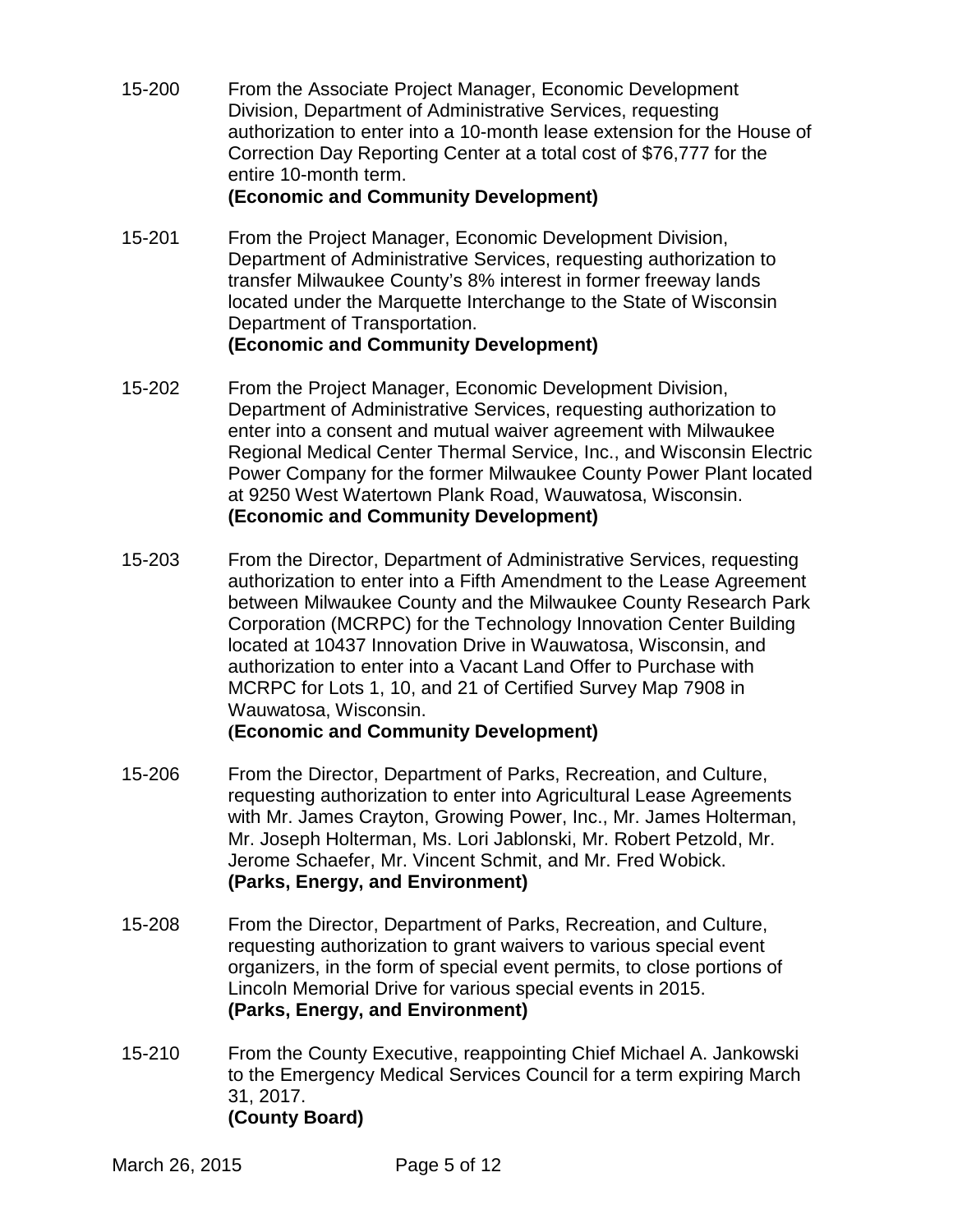- 15-211 From the County Executive, reappointing Mr. Russell R. Spahn to the Emergency Medical Services Council for a term expiring March 31, 2017. **(County Board)**
- 15-212 From the County Executive, reappointing Chief Robert C. Whitaker III to the Emergency Medical Services Council for a term expiring March 31, 2017. **(County Board)**
- 15-214 From the County Executive, reappointing Ms. Tonya Simpson to the Emergency Medical Services Council for a term expiring March 31, 2017. **(County Board)**
- 15-215 From the County Executive, reappointing Ms. Linda Wiedmann to the Emergency Medical Services Council for a term expiring March 31, 2017. **(County Board)**
- 15-216 From the County Executive, reappointing Mr. Daniel L. Weber to the Emergency Medical Services Council for a term expiring March 31, 2017. **(County Board)**
- 15-217 From the County Executive, reappointing Ms. Samantha M. Maldonado to the Emergency Medical Services Council for a term expiring March 31, 2017. **(County Board)**
- 15-218 From the County Executive, appointing Ms. Christine Westrich to the Emergency Medical Services Council for a term expiring March 31, 2017. **(Health and Human Needs)**
- 15-219 From the County Executive, appointing Ms. Lynn Schubert to the Emergency Medical Services Council for a term expiring March 31, 2017.

# **(Health and Human Needs)**

15-220 From the Director, Department of Parks, Recreation, and Culture, requesting authorization to dedicate a parcel of land and grant easements to the City of Oak Creek for public street Right of Way purposes to facilitate the reconstruction of South Nicholson Road. **(Parks, Energy, and Environment)**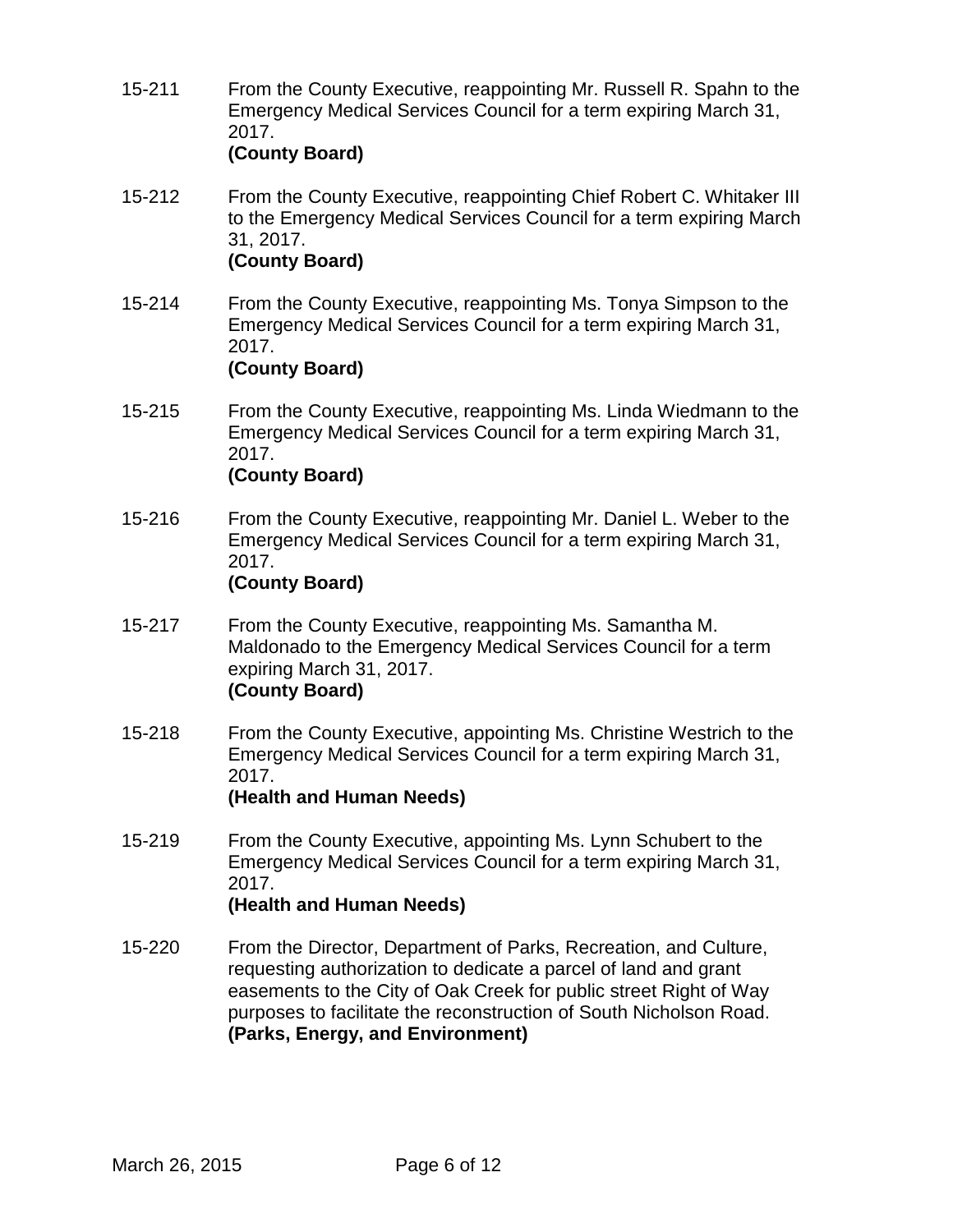- 15-221 From the Director, Department of Parks, Recreation, and Culture, seeking authorization to grant We Energies permanent easements on County property located within County Grounds Park and a portion of the Menomonee River Parkway to conduct power from the new Watertown Plank Road substation to the neighborhoods to the north. **(Parks, Energy, and Environment)**
- 15-229 **2010 Adopted Capital Project W0614:** From the Director, Office of Emergency Management, requesting authorization to execute the First Amendment to an existing Utility Lease and Tower Lease Agreement with T10 MelTel LLC (formerly known as T10 Unison Site Management LLC) for a portion of 4311 East Oakwood Road in the City of Oak Creek for a term retroactively commencing December 1, 2014, and ending November 30, 2019, with the possibility of one fiveyear renewal term to implement the 800 Megahertz Public Safety Radio System (Build Out Ten Sites to Digital) project. **(Judiciary, Safety, and General Services)**
- 15-242 **2015 Adopted Budget Amendment 1B002:** From the Capital Improvements Committee, requesting authorization to implement formal recommendations, including an appropriation transfer, relative to approximately \$9.1 million in Parks Infrastructure Projects as directed by the 2015 Adopted Capital Improvements Budget. **(Capital Improvements Committee, and Parks, Energy, and Environment)**
- 15-249 From the County Board's Legislative Liaison, Office of Government Affairs, requesting authorization of updated 2015-2017 Milwaukee County State Budget Priorities based on a review of the Executive Budget. **(Intergovernmental Relations)**
- 15-250 From the County Board's Legislative Liaison, Office of Government Affairs, requesting authorization of the proposed 2015-2016 Milwaukee County State Policy Priorities. **(Intergovernmental Relations)**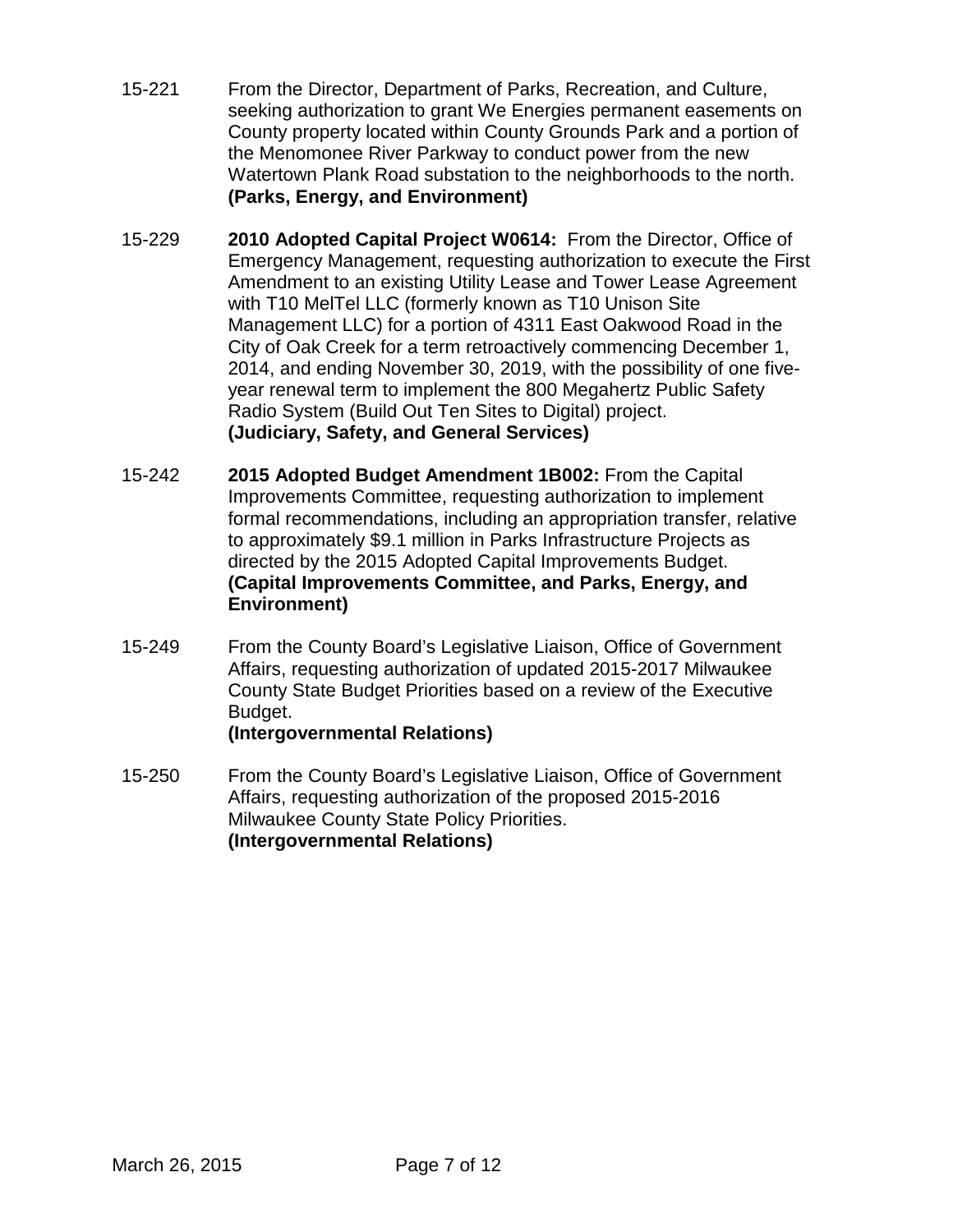# **REPORTS & COMMUNICATIONS**

## **Referrals Received from the County Board Chairperson and Placed on File on March 26, 2015**

- 15-140 From Corporation Counsel, submitting an informational report providing an update on the Status of Selected Pending Litigation. **(Judiciary, Safety, and General Services)**
- 15-141 From Corporation Counsel, providing an informational report regarding Civil Service Rule VIII which was revised by the Civil Service Commission at its meeting of October 1, 2014. **(Finance, Personnel, and Audit)**
- 15-148 From the Director, Department of Transportation, and the Interim Airport Director, providing the second semi-annual informational report regarding the status of authorized Airport Capital Improvement Projects through December 31, 2014. **(Transportation, Public Works, and Transit, and Finance, Personnel, and Audit)**
- 15-160 From the Director, Architecture, Engineering, and Environmental Services Section, Facilities Management Division, Department of Administrative Services, providing a passive review informational report regarding a Professional Services Agreement with La Dallman Architects, Inc., in the amount of \$292,500 to provide professional design services for 2015 Adopted Capital Project WO116 - Marcus Center Vogel Hall Renovations. PASSIVE REIVEW CONTRACT **(Finance, Personnel, and Audit)**
- 15-161 From the Director, Architecture, Engineering, and Environmental Services Section, Facilities Management Division, Department of Administrative Services, providing a passive review informational report regarding a Professional Services Agreement with Continuum Architects and Planners, S.C., in the amount of \$142,239 to provide professional design services for 2015 Adopted Capital Project WA193 - General Mitchell International Airport Gates D54 & D55 Improvements. PASSIVE REVIEW CONTRACT **(Finance, Personnel, and Audit)**
- 15-162 From the Director, Department of Administrative Services, providing the 2014-2016 Budget Years Management Strategy Regarding the Consolidated Facilities Plan. **(Transportation, Public Works, and Transit, and Health and Human Needs)**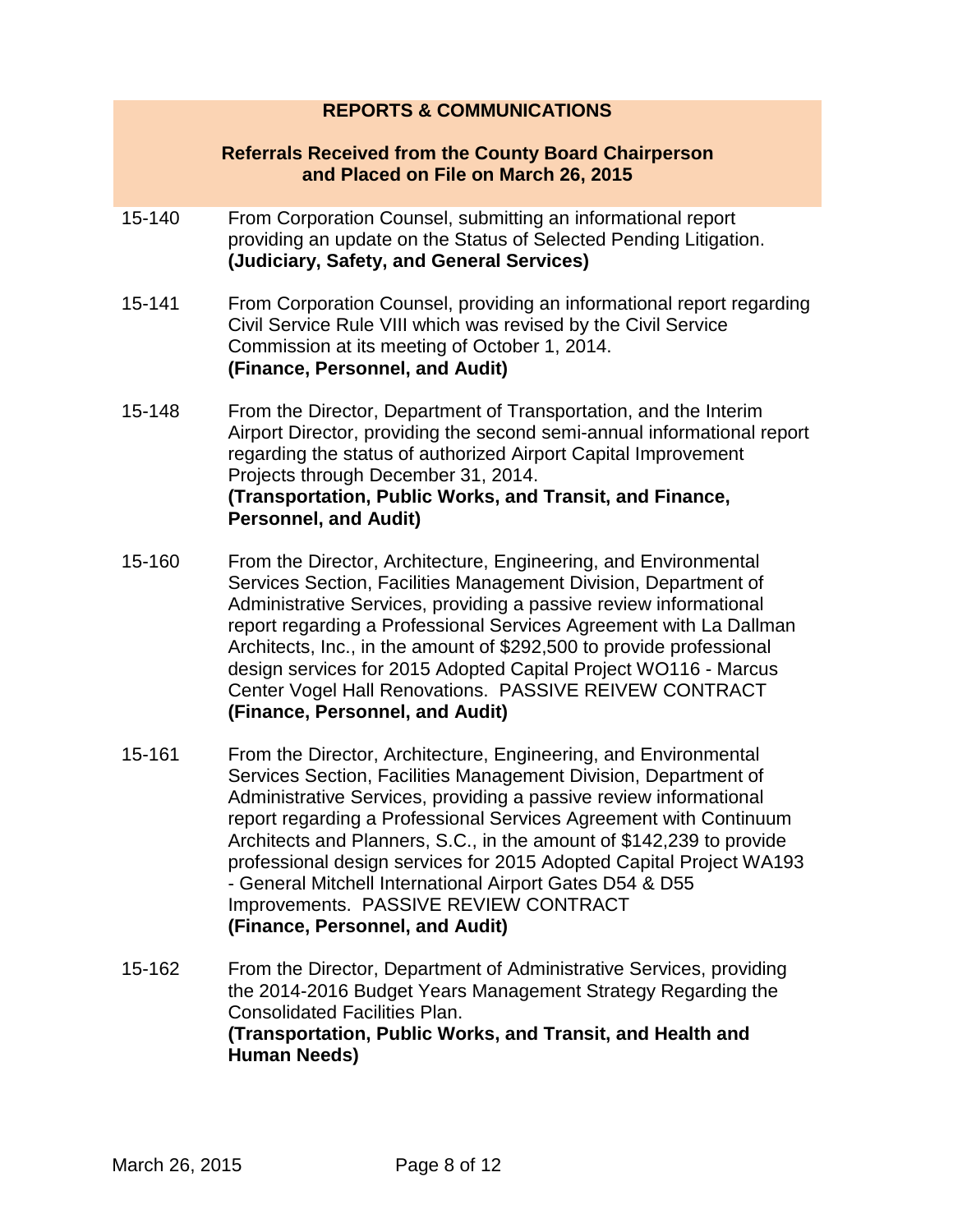- 15-168 From the Milwaukee County Treasurer, providing the 2014 Annual Report on Public Funds. **(Finance, Personnel, and Audit)**
- 15-169 From the Director of Audits, Office of the Comptroller, providing an informational status update summarizing the progress made toward implementation of the recommendations contained in the audit report titled "Audit of Milwaukee County Workforce Diversity." **(Transportation, Public Works, and Transit, and Finance, Personnel, and Audit)**
- 15-188 From the Director of Risk Management, Department of Administrative Services, providing an informational report regarding County Claims and Liabilities over the past five years. **(Judiciary, Safety, and General Services)**
- 15-189 From the Director of Risk Management, Department of Administrative Services, providing an update regarding Family Medical Leave Act Administration. **(Judiciary, Safety, and General Services)**
- 15-194 From the Director of Audits, Office of the Comptroller, providing an informational audit report titled "2014 Annual Report - Audit Hotline and Audit Activity Related to Fraud, Waste, and Abuse." **(Finance, Personnel, and Audit)**
- 15-195 From the Director of Audits, Office of the Comptroller, providing an informational status update on the implementation of the recommendations contained in the audit report titled "2013 Countywide Audit Report Packet." **(Finance, Personnel, and Audit)**
- 15-205 From Corporation Counsel, providing an informational report regarding the obligation of Milwaukee County's Executive Branch to carry out policies or directives included in the Milwaukee County Adopted Budget or otherwise adopted in the legislative process. **(Transportation, Public Works, and Transit)**
- 15-225 From the Milwaukee County Automated Mapping and Land Information System Project Manager, Economic Development Division, Department of Administrative Services, providing a passive review informational report regarding an agreement with the Southeastern Wisconsin Regional Planning Commission to provide quality control and payment services to the County with respect to its Orthophotography contract authorized by File No. 14-926. PASSIVE REVIEW CONTRACT

**(Finance, Personnel, and Audit)**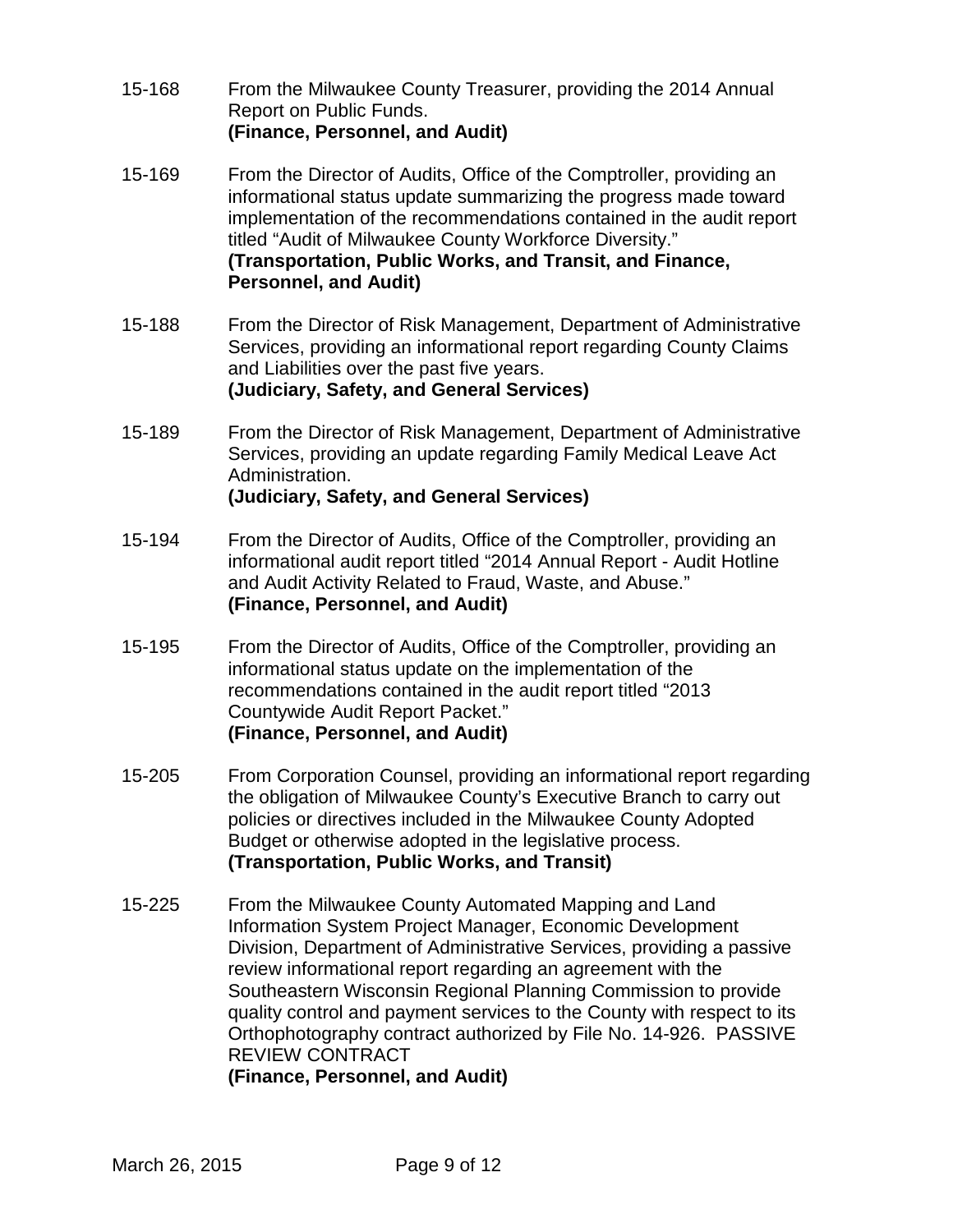- 15-228 From the Director, Department of Health and Human Services, providing an informational report regarding the impact of the Wisconsin Governor's proposed 2015-2017 Budget. **(Health and Human Needs)**
- 15-230 From the Director, Wisconsin Public Interest Research Group, presenting a 10-minute informational report titled "21<sup>st</sup> Century Transportation: A Better Solution for the I-94 East-West Corridor." **(Transportation, Public Works, and Transit)**
- 15-231 From the Director, Public Policy Forum, presenting a 10-minute informational report titled "Picking Up the Pace: An Analysis of Best Practices for Improving Bus Speeds and Their Potential Applicability to Milwaukee."

## **(Transportation, Public Works, and Transit)**

- 15-232 From the Director, Department on Aging, providing an informational report regarding the potential impact of the 2015-2017 State Budget on the Milwaukee County Department on Aging and aging programs. **(Health and Human Needs)**
- 15-234 From the Director, Department of Family Care, providing an informational report regarding the Wisconsin Governor's proposed 2015-2017 Budget. **(Health and Human Needs)**
- 15-235 From the Milwaukee County Comptroller, submitting an informational report providing an update on the 2014 Year-End Fiscal Projection for Milwaukee County (December 2014). **(Finance, Personnel, and Audit)**
- 15-236 From the Milwaukee County Comptroller, submitting an informational report providing an update on the 2015 Year-End Fiscal Projection for Milwaukee County (January 2015). **(Finance, Personnel, and Audit)**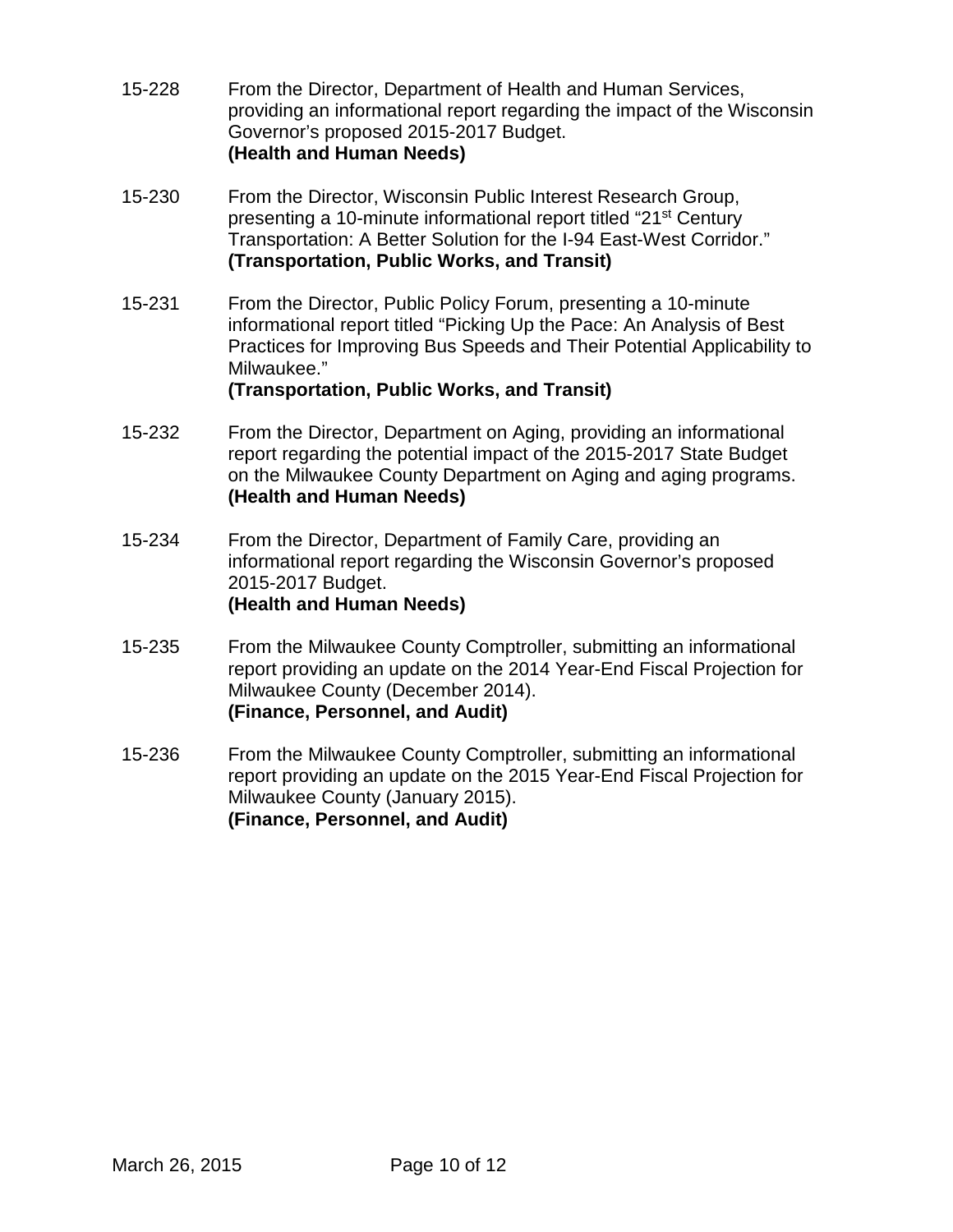# **REPORTS & COMMUNICATIONS**

### **For Referral BY the County Board to Standing Committees on March 26, 2015**

- 15-150 From the Director, Department of Transportation, and the Interim Airport Director, requesting authorization to amend an agreement with InMotion MKE, LLC at General Mitchell International Airport, by removing "86 square feet of space on Concourse D" and replacing it with "558 square feet of space on Concourse D". **(Finance, Personnel, and Audit)**
- 15-166 **2015 Adopted Budget Amendment 1A010:** From the Director, Department of Transportation, requesting authorization to implement the Milwaukee County Free Pass Program beginning July 1, 2015, while authorizing the use of a unique ID (Smart Card) for implementation of the Program, to allow for Smart Card production and delivery, and to meet the projected demand. **(Transportation, Public Works, and Transit)**
- 15-182 From the County Executive, appointing Mr. LaNelle Ramey to the Milwaukee Kickers Soccer Club Board of Directors, for an indefinite term. **(Parks, Energy, and Environment)**
- 15-183 From the County Executive, appointing Mr. Zeus Rodriguez to the Milwaukee Kickers Soccer Club Board of Directors, for an indefinite term.

#### **(Parks, Energy, and Environment)**

- 15-185 From the County Executive, appointing Mr. Jee Vang to the Milwaukee Kickers Soccer Club Board of Directors, for an indefinite term. **(Parks, Energy, and Environment)**
- 15-191 From the Chief Human Resources Officer, Department of Human Resources, requesting authorization to implement the reclassifications recommended by the Compensation Division since the initiation of the Job Evaluation Questionnaire project; requesting authorization to implement the revised compensation structure and pay ranges to be effective with the pay period beginning July 5, 2015; and requesting authorization to implement a fund transfer in the  $4<sup>th</sup>$  quarter of the year from Org. Unit 1950 - Employee Fringe Benefits to offset unabsorbed departmental costs associated with the approved pay ranges. **(Finance, Personnel, and Audit)**